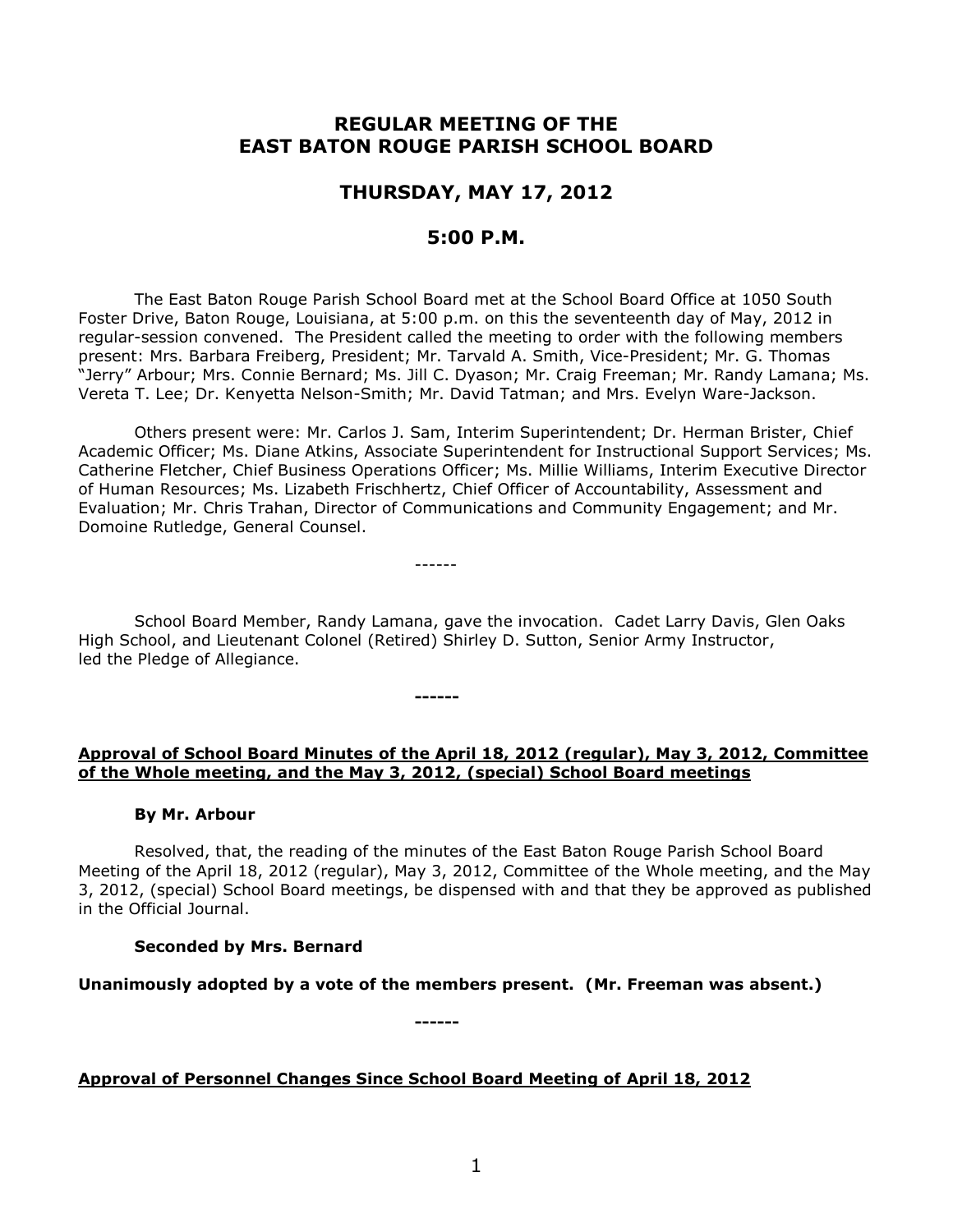#### **By Mr. Arbour**

Resolved, that, the changes in personnel since the School Board Meeting of April 18, 2012, be, and they are, hereby approved. **(A copy of the Changes has been marked "Official Copy" and placed in the files of the Board.)**

### **Seconded by Mrs. Bernard**

**The vote on the motion was as follows:**

| <b>Yeas: (8)</b> | Mr. Arbour, Mrs. Bernard, Ms. Dyason, Mrs. Freiberg, Mr.<br>Lamana, Mr. Smith, Mr. Tatman, and Mrs. Ware-Jackson |
|------------------|------------------------------------------------------------------------------------------------------------------|
| <b>Nays: (0)</b> | <b>None</b>                                                                                                      |
| Abstained: (2)   | Ms. Lee and Dr. Nelson-Smith                                                                                     |
| Absent: (1)      | Mr. Freeman                                                                                                      |
|                  |                                                                                                                  |

**------**

**The motion was declared adopted.**

**Authorization for Superintendent to Create Office of Innovation and Reform**

#### **By Mr. Tatman**

Resolved, that, the East Baton Rouge Parish School Board does hereby give authorization to the Superintendent to create the Office of Innovation and Reform.

### **Seconded by Mrs. Ware-Jackson**

### **Discussion followed.**

#### **The following substitute motion was made.**

### **By Mrs. Bernard**

Resolved, that, the East Baton Rouge Parish School Board does hereby defer this item until the June 21, 2012 regular School Board meeting.

### **Substitute motion died because of lack of second.**

### **Unanimously adopted by a vote of the members present. (Mr. Freeman was absent.)**

### **Approval of Consent Agenda Items, Excluding Items #15 and #16**

### **By Dr. Nelson-Smith**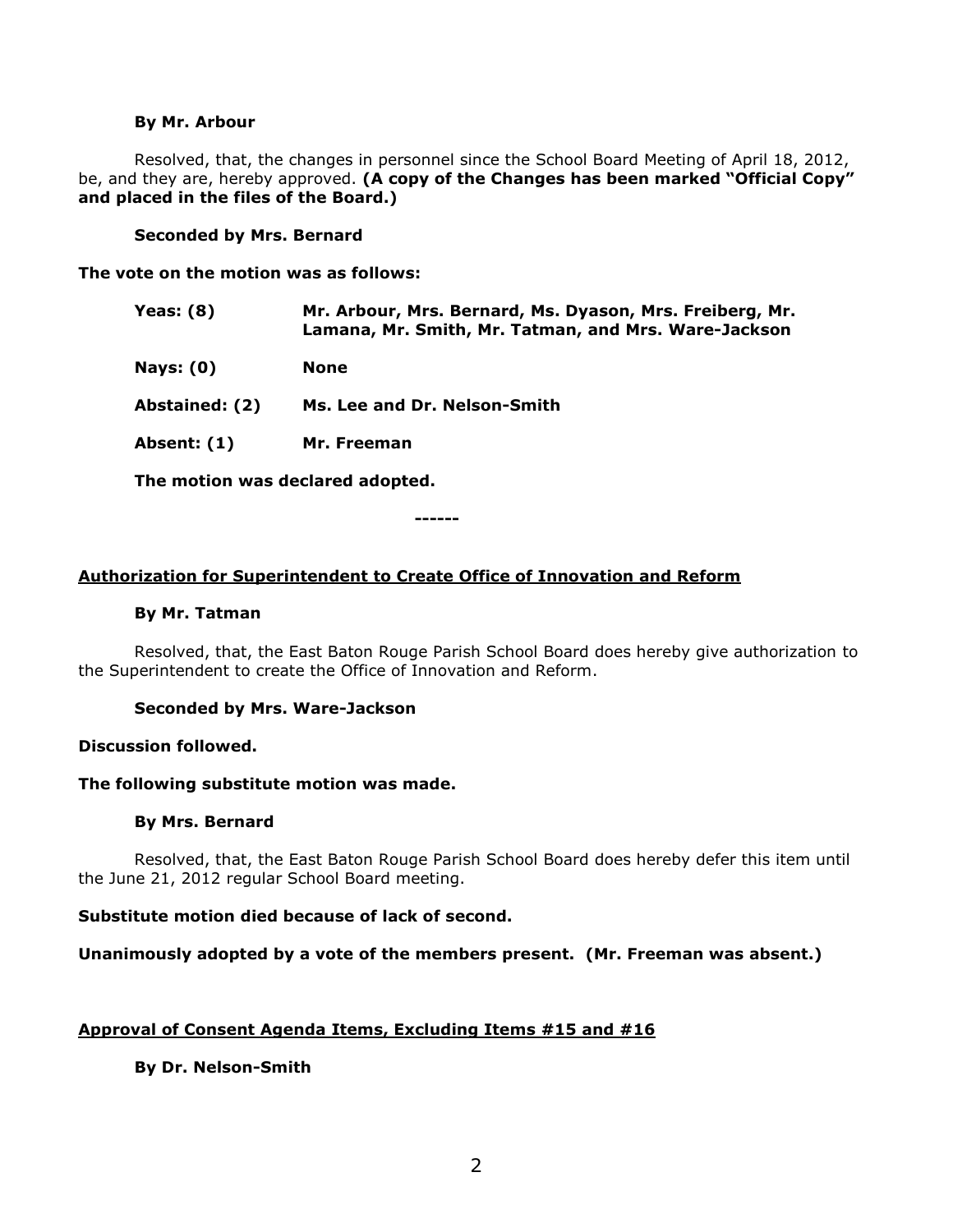Resolved, that, the East Baton Rouge Parish School Board does hereby approve the Consent Agenda items, excluding items #15 and #16.

**Seconded by Mr. Lamana**

**Unanimously adopted by a vote of the members present. (Mr. Smith was absent.) ------**

*The following items were approved as part of the Consent Agenda:*

## **Items approved by the Committee of the Whole for recommendation to the Board:**

**------**

Approval of the following new job description: Dropout Prevention Coach.

Approval to declare surplus property for the following properties in globo: a.) Section 51, T-5-S, R-1-W, 10.73 acres on 393 Old Rafe Meyer Road in Baton Rouge, Louisiana; and b.) Tract 9-A, 11.5 acres on Sunshine Road in Baker, Louisiana and sell via auction(s) or sealed bid(s).

Authorization for staff to issue a Request for Proposal (RFP) to seek proposals to provide asbestos management consulting services for the East Baton Rouge Parish School System.

Approval to authorize the Superintendent to issue a Request for Proposal for Third Party Administrative Services and related matters.

Approval of the 2012-2013 No Child Left Behind Consolidated Application Budgets.

Approval of the proposed 2012-2013 Budget for Vocational Education – Carl Perkins Basic Grant.

------

## *END OF CONSENT AGENDA ITEMS*

**------**

## **Approval of Proposed Budget**

### **By Mr. Arbour**

Resolved, that, the East Baton Rouge Parish School Board does hereby approve the proposed 2012-2013 I CARE Budget and Alcohol/Drug Abuse Prevention Program (ADAPP) Budget.

### **Seconded by Mr. Tatman**

### **The vote on the motion was as follows:**

**Yeas: (7) Mr. Arbour, Ms. Dyason, Mrs. Freiberg, Mr. Lamana, Ms. Lee, Mr. Tatman, and Mrs. Ware-Jackson**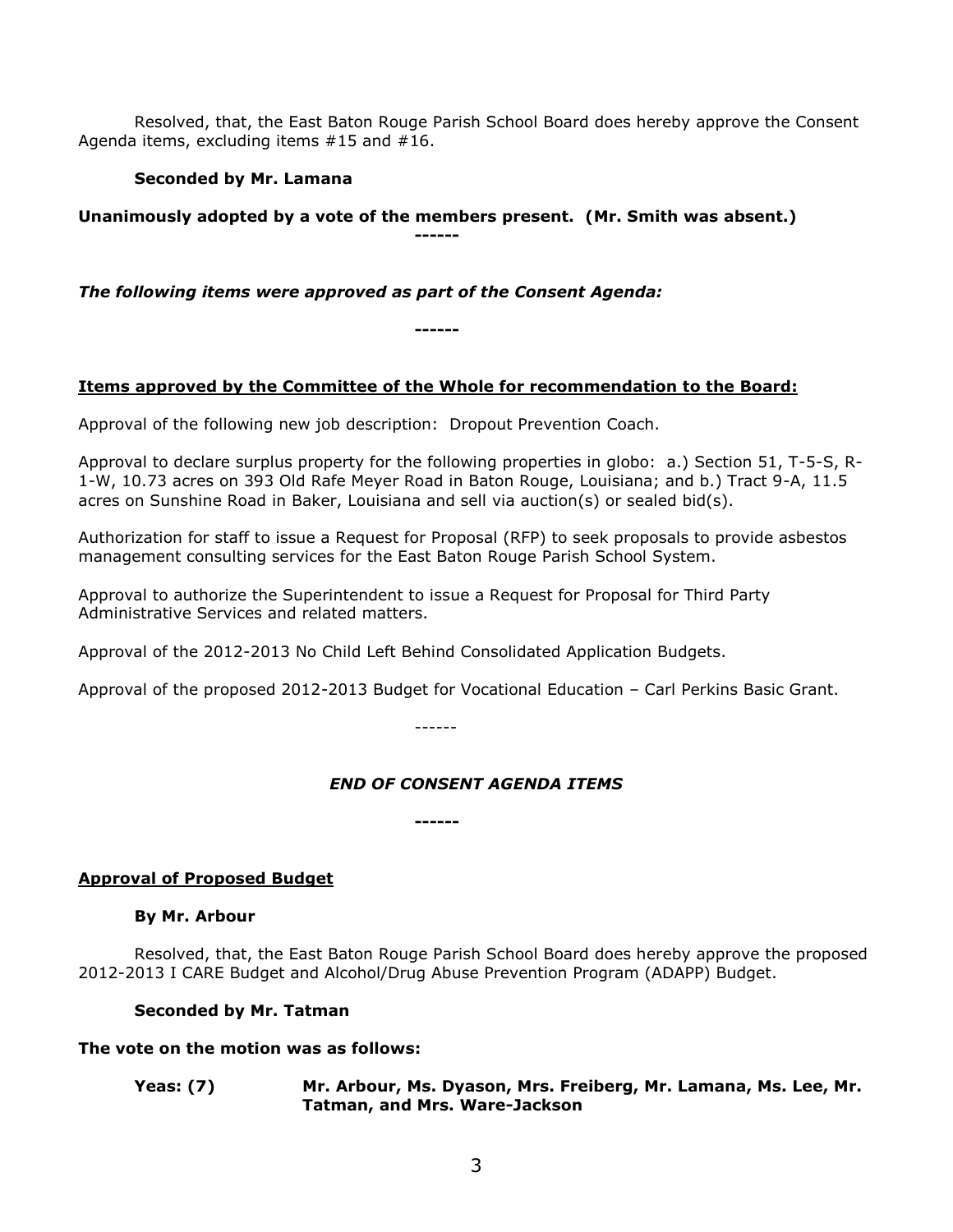- **Nays: (2) Mrs. Bernard and Mr. Freeman**
- **Abstained: (1) Dr. Nelson-Smith**
- **Absent: (1) Mr. Smith**

**The motion was declared adopted.**

**------**

## **Approval of Revised EBRPSS Travel Guide, Option #2**

### **By Mr. Arbour**

Resolved, that, the East Baton Rouge Parish School Board does hereby approve the revisions to the East Baton Rouge Parish School System Travel Guide as outlined in Option #2.

#### **Seconded by Mr. Lamana**

#### **The vote on the motion was as follows:**

| Yeas: $(8)$    | Mr. Arbour, Ms. Dyason, Mrs. Freiberg, Mr. Lamana, Ms. Lee, Mr.<br>Smith, Mr. Tatman, and Mrs. Ware-Jackson |
|----------------|-------------------------------------------------------------------------------------------------------------|
| Nays: $(1)$    | Mrs. Bernard                                                                                                |
| Abstained: (2) | Mr. Freeman and Dr. Nelson-Smith                                                                            |
| Absent: (0)    | <b>None</b>                                                                                                 |
|                | The motion was declared adopted.                                                                            |

**------**

### **Approval of Repurposing of Lee High School Facility**

### **By Mr. Tatman**

Resolved, that, the East Baton Rouge Parish School Board does hereby approve the repurposing of the Lee High School facility for the 2012-2013 school year.

### **Seconded by Mr. Smith**

### **Unanimously adopted by a vote of the members present. (Dr. Nelson-Smith was absent.)**

**------**

## **Approval of Employment Contract**